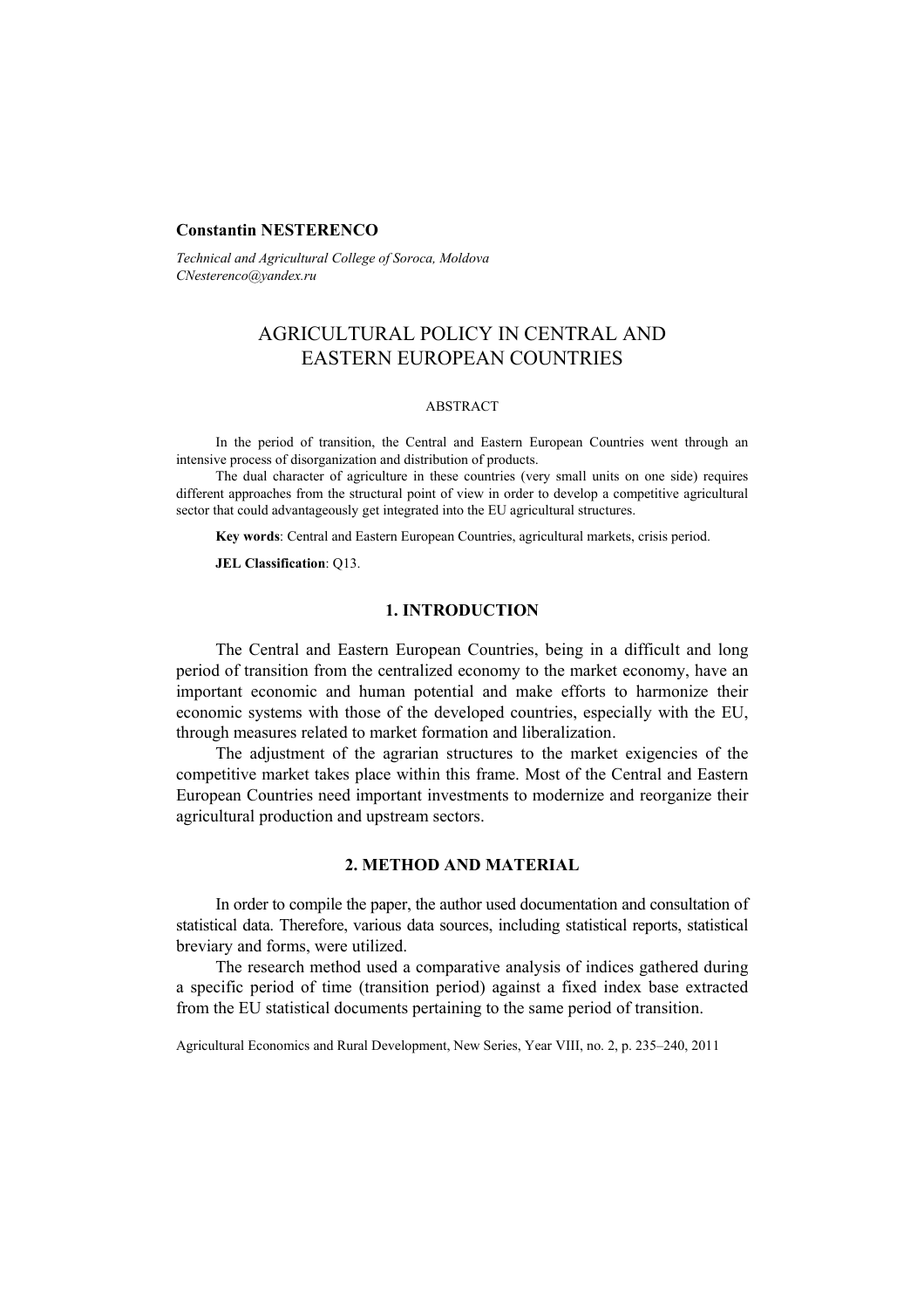### **3. RESULTS AND DISCUSSIONS**

The administration of agricultural markets, together with the adjustment of property structures and economic organization, to meet the requirements of a disciplined and functional market, need a new agricultural strategy to guide and drive them nearer the EU structures, whose members they aspire to become in a particular period of time.

The European Union is a great economic and commercial force and the largest solvent market in the world.

The enlargement of EU towards Eastern Europe is a historical and economic decision of great proportions, which will create a new European architecture and more economical and political stability.

| Country                         | Population<br>(million) | <b>Total</b><br>area<br>(thou. ha) | Agricultural area |                              | Arable area |          |                   |
|---------------------------------|-------------------------|------------------------------------|-------------------|------------------------------|-------------|----------|-------------------|
|                                 |                         |                                    |                   | $(mil. ha)$ % arable mil. ha |             | % arable | ha<br>/inhabitant |
| <b>Bulgaria</b>                 | 8.5                     | 11.1                               | 6.2               | 55                           | 4.0         | 64.5     | 0.48              |
| <b>Czech</b><br><b>Republic</b> | 10.3                    | 7.9                                | 4.3               | 54                           | 3.2         | 74.4     | 0.31              |
| <b>Estonia</b>                  | 1.6                     | 4.5                                | 1.4               | 31                           | 1.0         | 71.4     | 0.63              |
| Latvia                          | 2.6                     | 6.5                                | 2.5               | 39                           | 1.7         | 68.0     | 0.65              |
| Lithuania                       | 3.8                     | 6.5                                | 3.5               | 54                           | 2.3         | 35.4     | 0.62              |
| Poland                          | 38.5                    | 31.3                               | 18.6              | 59                           | 14.3        | 76.9     | 0.37              |
| Romania                         | 22.7                    | 23.8                               | 14.7              | 62.0                         | 97          | 63.3     | 0.43              |
| <b>Slovakia</b>                 | 5.3                     | 4.9                                | 2.4               | 59                           | 1.5         | 62.5     | 0.28              |
| <b>Slovenia</b>                 | 1.9                     | 2.0                                | 0.9               | 43                           | 0.2         | 22.2     | 0.13              |
| <b>Hungary</b>                  | 10.3                    | 9.3                                | 6.1               | 66                           | 4.7         | 77.0     | 0.46              |
| <b>Total</b><br><b>CEEC</b>     | 105.8                   | 107.8                              | 60.6              | 56                           | 42.3        | 69.8     | 0.40              |
| EU - 15                         | 369.7                   | 323.4                              | 138.1             | 43                           | 77.1        | 55.8     | 0.21              |

*Table 1*  Agricultural potential indicators in the Central and Eastern European Countries (CEECs)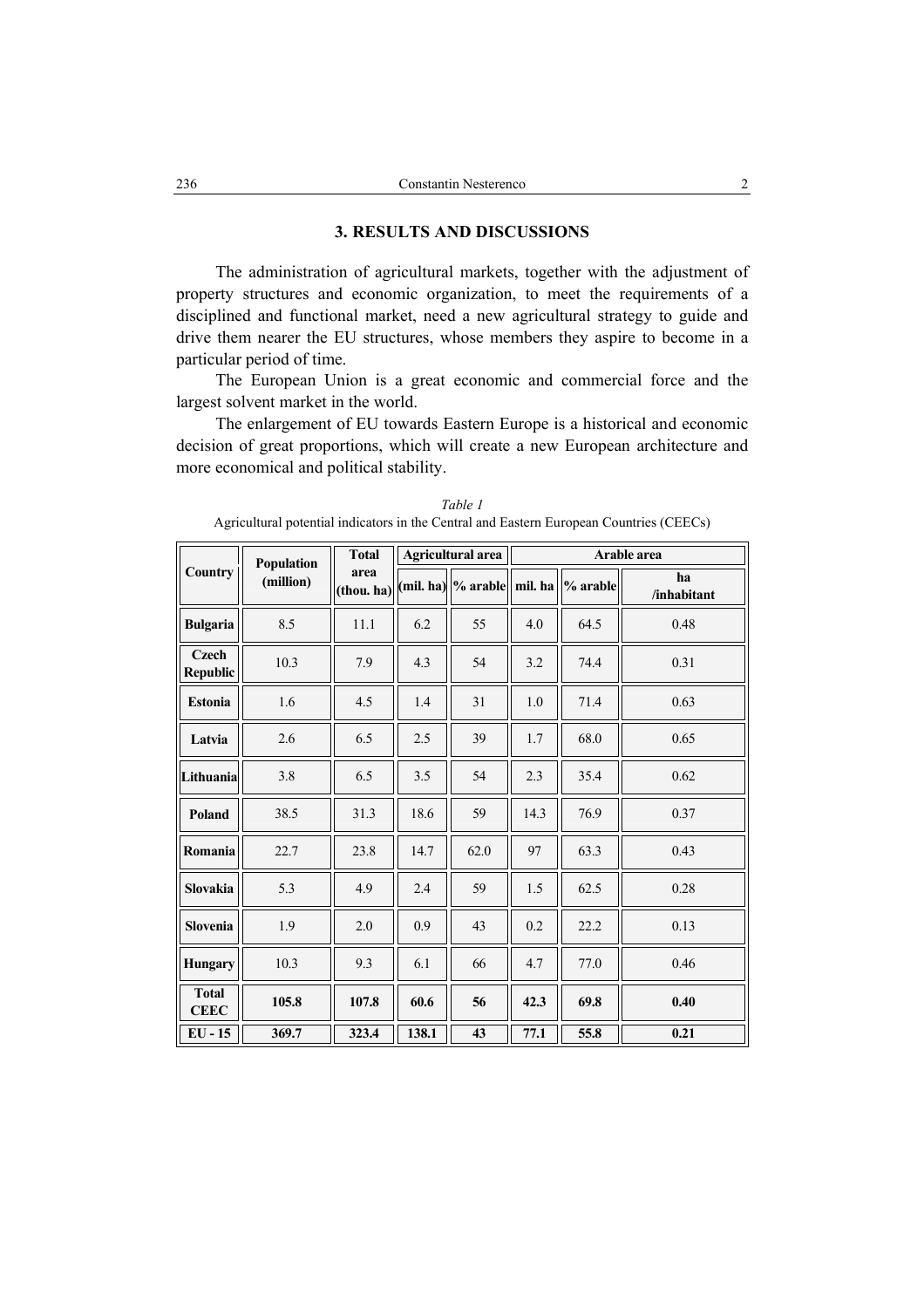We need to mention that in the last 10–12 years, agriculture in most Central and Eastern European Countries (CEECs) went through a crisis period that affected all the segments of the agricultural and rural system:

1) property relations;

2) organizational structures;

3) property structures;

4) conversion of efficiency and levels of production;

5) agricultural units management;

6) decline and poverty in the rural area.

Agriculture is an important sector in the CEEC economy and will play an essential role in the formation of modern agri-food economy. Agriculture is considered a priority branch, not so much for its contribution to the wealth of the countries from the area, but mainly for the social protection of a very important segment of the population.

Compared to the EU countries, where the number of the employees in agriculture was under 5% in the last 3–4 years, currently in Bulgaria it is under 25%, in Romania over 36% and in Croatia it draws closer (positively) to 10%. It must be outlined that in most countries from the investigated area, subsistence agriculture is still in use and subsistence agriculture cannot be the object of agrarian policies. The author highlights that the phenomena taking place in the area nowadays in agriculture and the rural area in most countries, is characteristic to the EU countries in the 1960s. Even though these countries display their differences at economic, structural and evolution levels, they also have numerous common elements in the process of adaptation to EU exigencies.

**Demographically**, the CEECs maintain an imperative potential for future developments in Europe, with about 105 million inhabitants, accounting for 28% of the EU population.

The **Gross Domestic Product (GDP)** per capita in six countries (Poland, Hungary, Czech Republic, Slovakia, Estonia) representing 18% of the EU level and only 8% in the other five (Romania, Bulgaria, Slovakia, Lithuania, Latvia) highlights the existence of important discrepancies

The most agriculture-dependent economies prevail in the most rural countries such as Romania, Bulgaria and the Baltic countries.

In all the candidate countries for accession to the EU, the weight of agriculture in GDP and the employed population have been in slow decrease since 1989. **The potential of active manpower engaged in the agricultural industry of CEECs is nearly 10 million people, compared to about 7 million in EU**, which represents an important resource that can secure the economic diversification of rural areas in the next years.

In Germany, the share of agriculture in GDP is slightly under 1%. This is one of the reasons why some politicians from EU, including Germany, consider that is it is not necessary to invest more in supporting the agriculture of the most developed countries.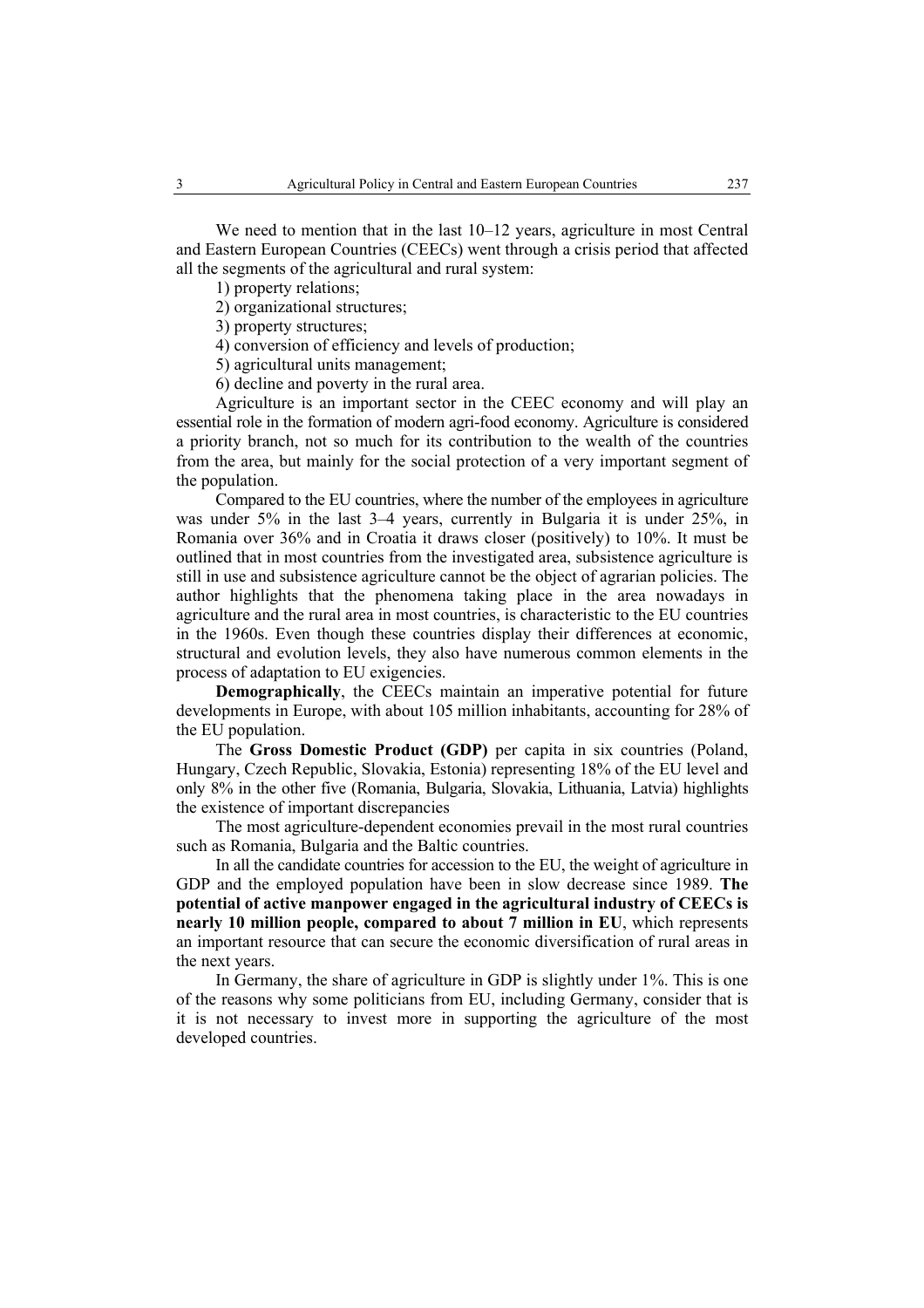In France, Spain, Portugal and even Greece, things are different. But if these very developed countries continue to invest, especially in the primary agriculture, they do it not so much to achieve great production, but for the ecological aesthetics of each of these countries, for tourism and local comfort purposes, mainly for the protection of environment and natural resources.

At present, the natural potential of CEEC agriculture is not completely capitalized, the degree of endowment with capital is low and the agricultural production has not recovered yet.

Even though there are plenty human resources, the qualification level is low, the agricultural efficiency is minimal and the quality of products does not meet higher requirements yet.

The farmers are subject to continuous pressure on the market because of prices lower than costs.

The lack of efficient financing and management determines the high costs of agricultural products.

Furthermore, the prices received by manufacturers are inferior to those in the developed countries. While losses in agriculture increased, the financial blocking decreased the investment capacity. Moreover, bank interests remain high.

The rural area is strongly dependent on agriculture, whose technical endowment is low. Modern infrastructures are deficient, transports and communications operate with difficulty and the access of population to services and school is still limited. The social services are precarious and unemployment generates great pressures, determining migration waves towards others countries in order to find jobs.

CEEC agriculture has large land areas and a high level of arable land area per inhabitant (Romania 0.4 ha/inhabitant, Hungary 0.46 ha/inhabitant, Poland 0.37 ha/ inhabitant, Czech Republic 0.31 ha/inhabitant, Slovakia 0.28 ha/inhabitant).

In the transition period, the arable land areas remained relatively stable in some countries while in others they had the tendency to decrease. Most of the arable land is cultivated with cereals (about 60% compared to 50% in EU). Industrial crops, especially sugar beet, linseed and hemp, lose ground in most CEEC countries.

Unlike the crop production sector, the livestock sector followed a sharp regression in all CEEC countries. For instance, in 1989, the cattle represented about 36% compared to EU and 20–21% in 2000, the swine herds 32% and 20–21% respectively.

The agricultural production in the CEECs experienced a strong deterioration in the transition period, especially the livestock production.

Compared to 1989, the total production of cereals in CEECs decreased in the transition period due to a lower efficiency per hectare. Short-term forecasts indicate a slow increase. The cereals balance was negative.

The profit per ha, the yields in cattle, the production, consumption and milk balance were and still remain much lower compared to the EU level.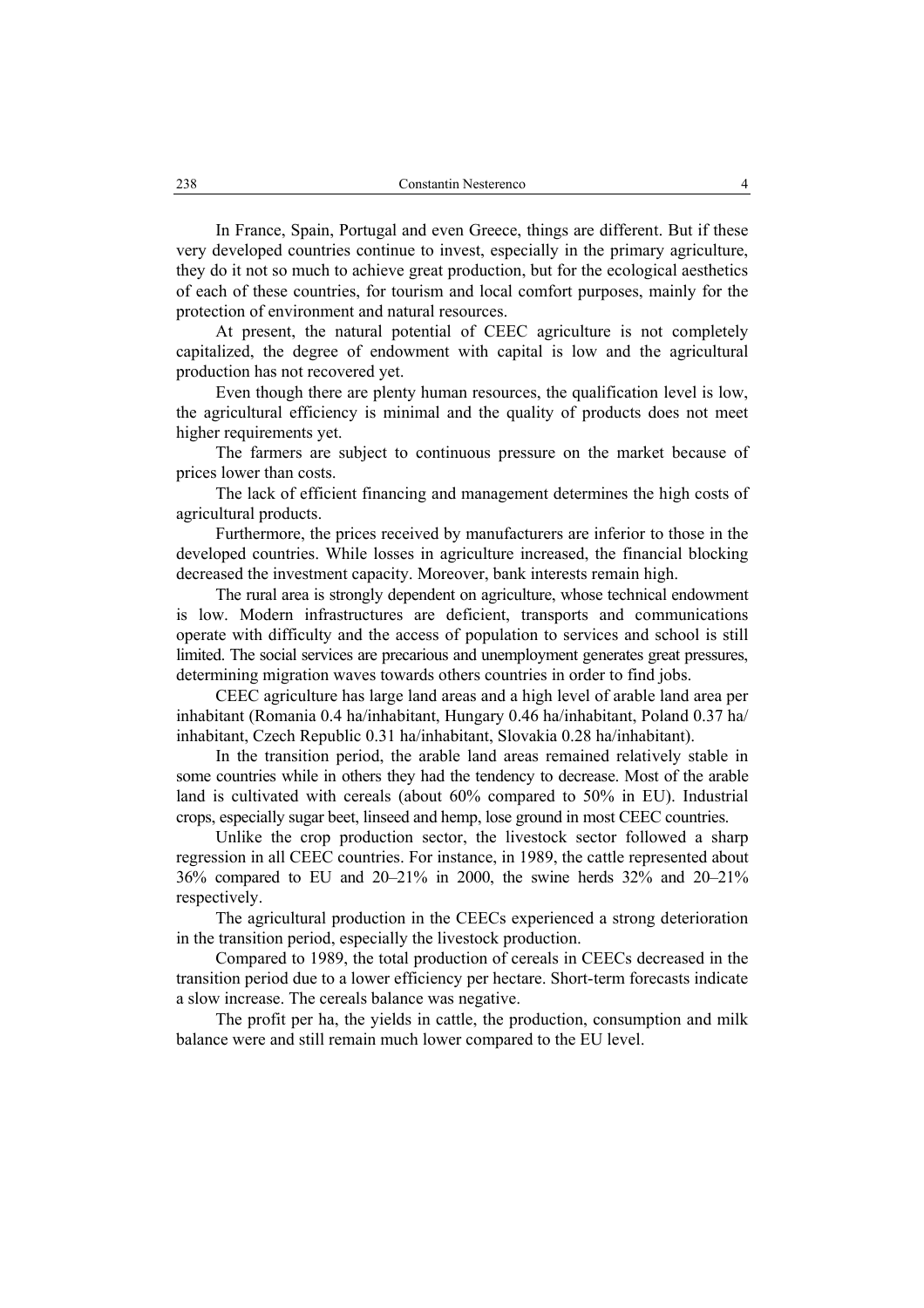In the pre-transition period (before 1989), in most CEECs, the co-operative forms of organization and the state agricultural enterprises were dominant in agriculture. Apart from Poland and Slovenia, where the private sector prevailed, the individual sector in other countries was very limited.

In the process of de-collectivization of agriculture and re-establishment of private property, different types of economic organization were formed (or are being formed). In some countries (Hungary, Czech Republic, Slovakia), an important number of private production co-operatives and agricultural companies remained in place. In most countries, the state enterprises became private or are becoming private. In Romania, this process is slow and Bulgaria decided to liquidate the system of agro-industrial complexes under the state management system.

The farm size differs from one country to another. What is common to all CEECs is that the agricultural units are small and dominant as regards their number and weight.

The average area per agricultural unit in CEECs is almost three times smaller than in EU.

CEECs have approx. 9.5 millions agricultural units, while EU just fewer than 7 millions units.

The average size of a unit in CEECs represents only 37.5% of the average size of an EU unit.

Disparities between CEEC and EU regarding the size of agricultural units, in addition to the lack of products balancing, creates a series of difficulties for the implementation of a unanimous agricultural strategy in the short or even long run.

In the period 2000–2006, the CEEC countries, candidate to accession to EU, which are still in transition, went through a new stage as part of the process of agricultural reform towards the implementation of the *Acquis Communautaire* in order to approach the EU structures, these also being under continuous development and improvement.

Agenda 2000 has as objective the modernization of the Union guidelines and the preparation of its enlargement as a perspective. For this reason, new instruments were created to finance the structural programs and the rural development programs of CEEC; to these, we will refer largely in subchapter 11.5.

The 2000–2006 stage priorities to promote the CEEC countries are:

- investments in agricultural units aiming at modernization (one priority);
- development of agro-processing sectors and agricultural products marketing;
- improvement of veterinary and phyto-sanitary controls;
- promotion and diversification of economic activities in rural areas.

The European Commission requires the European countries to market economy through implementation of the *Acquis Communautaire* in five years.

It is imperative to mention, that in such a short time it is difficult to transpose the common directives in the national legislation of the candidate countries because of the diversity of situations and their exigencies. As regard the single market, there are about 280–290 Community directives that impose the high standards to which national legislations of candidate countries need to get harmonized.